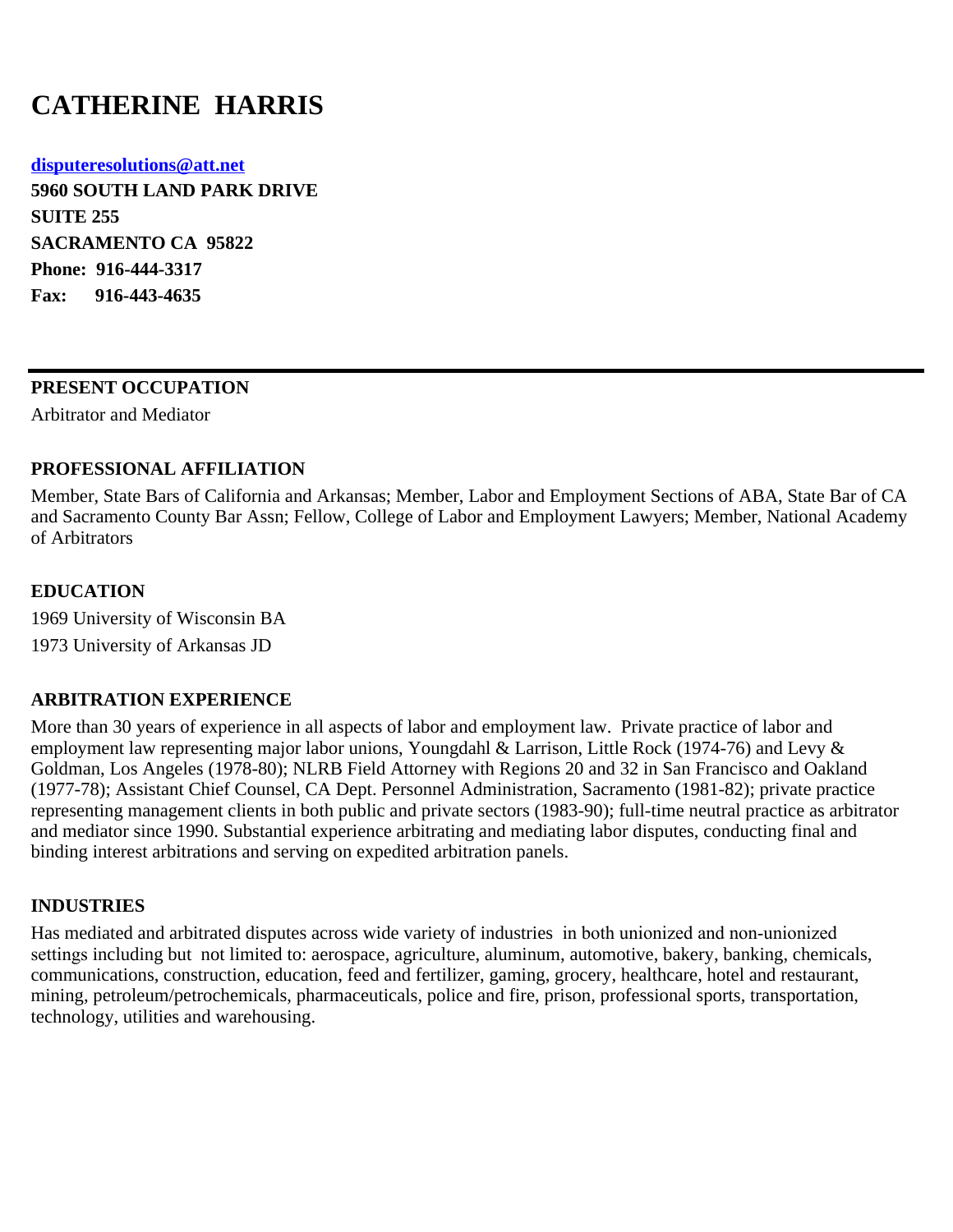#### **ISSUES**

absenteeism, arbitrability, bargaining unit work, off-duty conduct, discipline and discharge, discrimination (age, disability, race, sex, religion, national origin), drug/alcohol offenses, fringe benefits (bonuses, holidays, medical, leave and vacation), promotions, job posting/bidding, jurisdictional disputes, layoffs, management rights, past practices, safety and health, seniority, sexual harassment, subcontracting, tenure, union security, wages including cost-of-living, holiday pay, incentive pay, merit pay, overtime, severance and vacation pay); scheduling, wage and hour, violence and threats of violence.

## **PERMANENT PANELS**

Carson-Tahoe Regional Healthcare and Healthcare Employees Assn; Unite Here Local 49 and Rubicon Partners; Town of Pahrump (NV) and IAFF Local 4068; CA Tribal Labor Panel (Gaming); USDA Food Safety and Inspection Service and National Joint Council of Food Inspection Locals; State of CA and Correctional Peace Officers Assn; Teamsters Cannery Council and CA Processors, Inc. Expedited Arbitration Panel; Las Vegas Metropolitan Police Department (Managers and Supervisors Panel); California State Employees Assn and UAW Local 2350; SSA/AFGE National Panel of Arbitrators; Southern California Edison and IBEW Local 47; California Teachers Association and California Associate Staff; Santa Clara Valley Water District and Engineers Society IFPTE Local 21; Santa Clara County and Registered Nurses Professional Association and RockTenn and United Steelworkers; County of Santa Clara and Valley Physicians Group; University of CA and Coalition of University Employees Teamsters Local 2010.

## **ARBITRATION ROSTER(S)**

American Arbitration Association (Labor, Mediation, Commercial and Large Complex Case Panels); Federal Mediation and Conciliation Service Roster; Oregon Employment Relations Board; and City of Los Angeles Employee Relations Board

# **PUBLISHED CASES**

#### **SIGNIFICANT PUBLICATIONS**

"Surviving Your First Labor Arbitration: Tips for the New Advocate," Dispute Resolution Journal, Vol. 70/No. 1 (2015)

#### **PER DIEM FEE**

\$2550.00 for hearing of any length, study and writing is pro-rated

#### **DOCKET FEE**

None

#### **CANCEL FEE**

Per diem fee

#### **GRIEVANCE ARBITRATION**

\$2550.00 for hearing of any length, study and writing pro-rated.